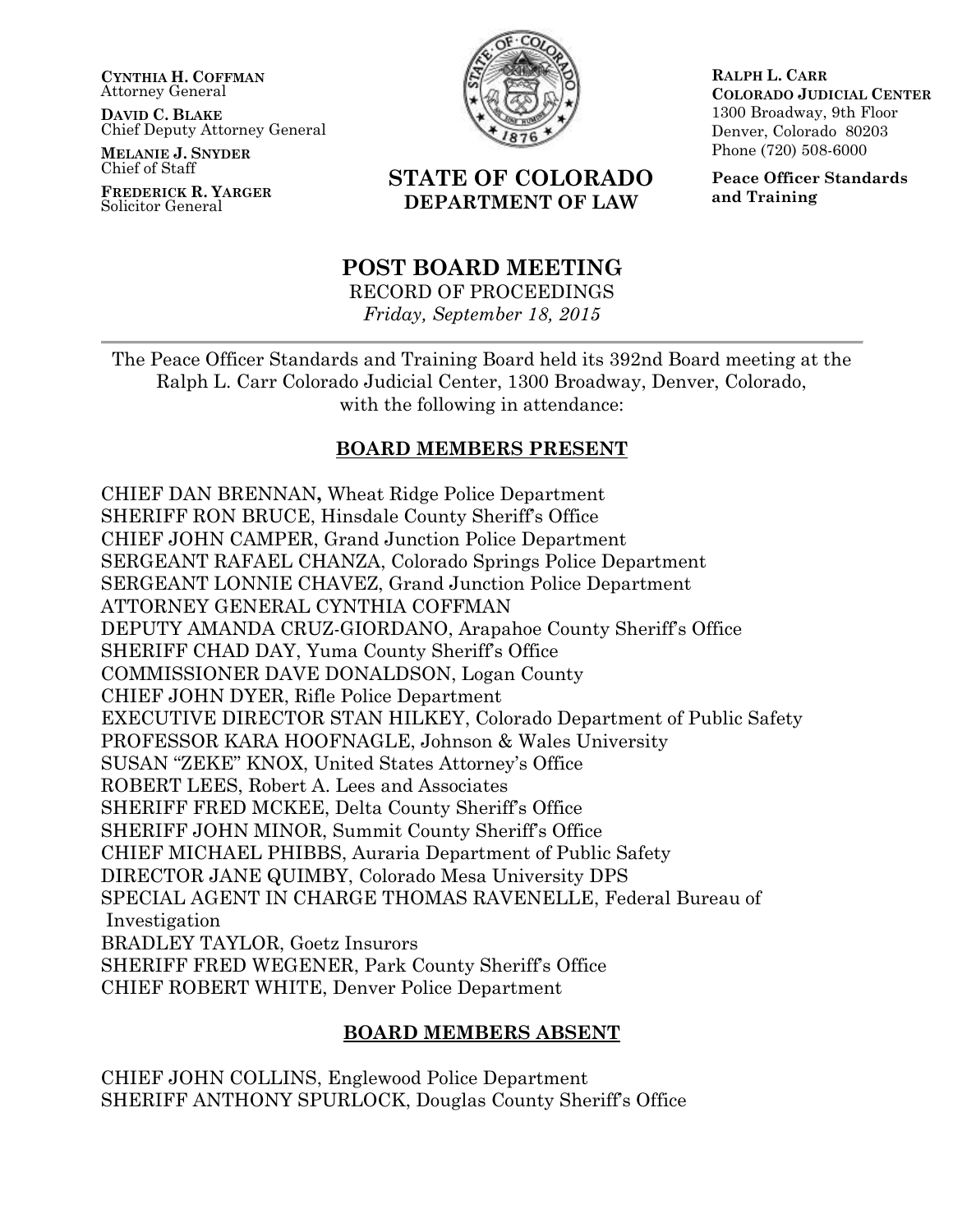Page 2

# **BOARD COUNSEL**

### STACY WORTHINGTON

### **POST STAFF MEMBERS**

CORY AMEND, Director ROBERT A. BAKER, In-Service Training Manager CAROLYN BERRY, Marijuana Curriculum Coordinator ARIEL KISKIRAS, Administrative Assistant CRISTINE MACK, Investigator STEFANIE MACKEY, Grant Coordinator TOM MULLEN, Compliance Investigator

### **MEMBERS OF THE PUBLIC IN ATTENDANCE**

COMMANDER BARBARA ARCHER, Denver Police Department DIRECTOR MINER BLACKFORD, Otero Junior College COMMANDER ERIK BOURGERIE, Summit County Sheriff's Office DIRECTOR CLIFF DAWSON, Red Rocks Community College Academy SERGEANT GRAHAM DUNNE, Aurora Police Department APRIL FOX, Arapahoe Community College CHIEF JERRY GARNER, Greeley Police Department STAFF SERGEANT BRIAN HILL, Federal Reserve Law Enforcement Unit DIRECTOR BYRON JONES, Arapahoe Community College Academy CAPTAIN RHONDA JONES, Denver Police Department DEPUTY TIM JUNGCLAUS, Adams County Sheriff's Office LIEUTENANT CHRIS JUUL, Aurora Police Department DEPUTY ED KAFEL, El Paso County Sheriff's Office DIRECTOR CATHY LABRECQUE, Pikes Peak Community College COMMANDER RICK McNAIR, Adams County Sheriff's Office Academy COMMANDER KARL SMALLEY, Adams County Sheriff's Office DEPUTY ATTORNEY GENERAL SCOTT TURNER, Attorney General's Office JANICE WORTHEM, Colorado State Patrol Academy

The following Subject Matter Expert Committees met prior to the regular POST Board meeting on September 18, 2015.

Arrest Control Subject Matter Expert Committee Curriculum Subject Matter Expert Committee Firearms Subject Matter Expert Committee Law Enforcement Driving Subject Matter Expert Committee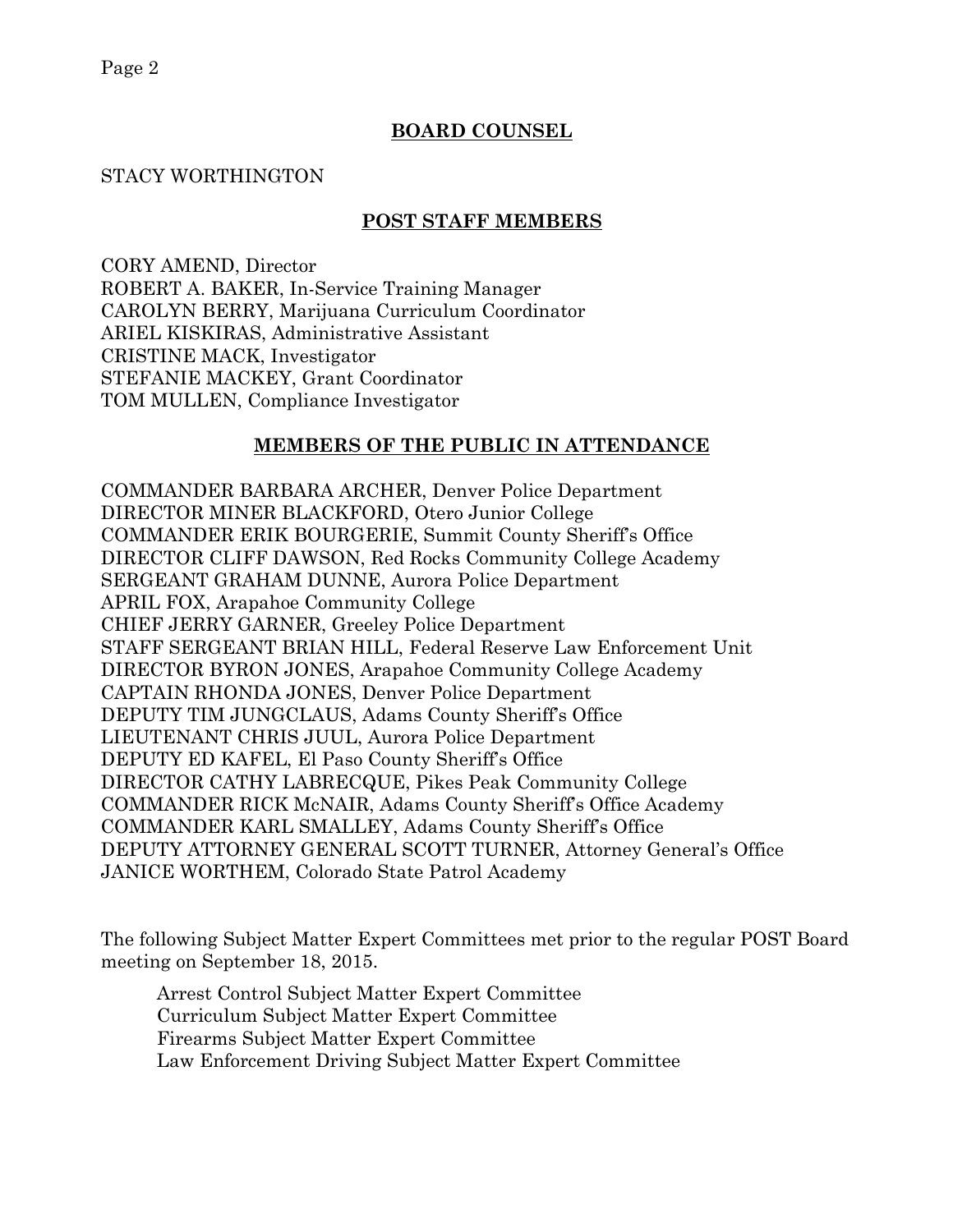### Page 3

# **Introductions:**

| 1. | Welcome                                                 | Attorney General Cynthia Coffman |
|----|---------------------------------------------------------|----------------------------------|
| 2. | <b>Pledge of Allegiance</b>                             | Attorney General Cynthia Coffman |
| 3. | <b>Welcome and Introduction</b><br>of new Board Members | Attorney General Cynthia Coffman |

AG Coffman introduced new Board members, filling lay member and sergeant or below positions.

Sgt. Lonnie Chavez – Grand Junction Police Department Kara Hoofnagle – Johnson & Wales University Susan "Zeke" Knox – United States Attorney's Office Robert A. Lees – Robert A. Lees & Associates Jane Quimby – Western Colorado Community College DPS Bradley F. Taylor – Goetz Insurors

# 4. **Introduction of Board Members, SME Members, Staff and Guests**

5. **Roll Call** Director Cory Amend

*Declaration of a Quorum (13)*

# 6. **Approval of POST Minutes from June 12, 2015**

*Approved unanimously*

# **Presentations:**

# 7. **Subject Matter Expert (SME) Committee Reports:**

A. **Curriculum** Sgt. Graham Dunne, Chair

Subcommittees have been working on cleaning up definitions, reviewing Rule changes, and revising the POST curriculum. The due date for the curriculum revision is December 1, 2015, with changes to take effect by July 1, 2016. Revisions to Traffic Stops, Crowd Control, Civil Disputes, SWAT, Negotiations, and others were approved today. Sexual Assault may be revised as a separate class as opposed to part of Major Crimes Considerations. The committee added two new members: Tim Jungclaus of Adams County Sheriff's Office, and April Fox, of Arapahoe County Community College. Commander Jim Hinrichs of Adams County Sheriff's Office has resigned from the committee.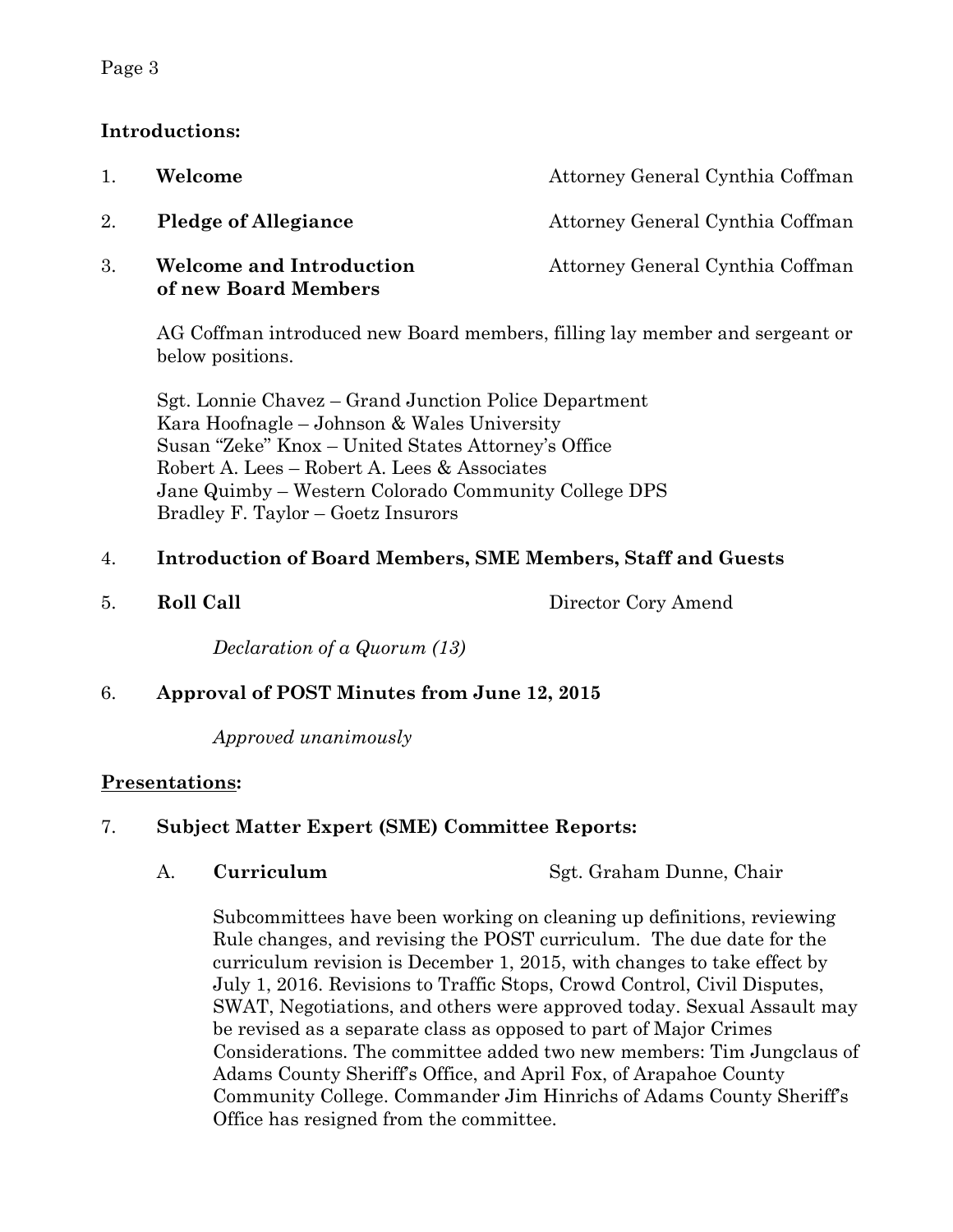The committee welcomed Sheriff Chad Day as the Board representative for Arrest Control. Vince Fraker, of La Junta Police Department, and Ryan Barba, of Colorado State Patrol, have resigned from the committee. Stephen Larsen has resigned from the Arrest Control committee and has transferred to the Law Enforcement Driving committee. Two site and safety plans were approved for the Western Colorado Peace Officer's Academy in Grand Junction. Three new skills instructors were approved: one for Highlands Ranch Public Safety Training Institute and two for Arapahoe Community College Academy. The committee made suggestions on changes for Rule 24 – Skills Training and Safety, and reviewed other Rule changes. Revision of the Basic Arrest Control program for the academies is ongoing, as well as revision of the test out procedure for outof-state candidates.

C. **Firearms** Dep. Ed Kafel, Chair

The committee reviewed Rule changes and made minor suggestions. Adams County Sheriff's Office Firearms program was reviewed last week and found to exceed the POST standards. Suggestions for changes to the Basic Academy Firearms Program and Handgun Instructor Program have been made. The committee recommends inclusion of lead contamination considerations in both the Handgun Instructor and the Firearms programs, and safety considerations in shooting steel are to be included in the Handgun Instructor program. For the handgun qualification course the committee clarified and defined the Standby and Ready positions. Deescalation was discussed. The committee feels de-escalation should be ingrained throughout the entire curriculum, especially in the skills programs, and that use of force should not be taken lightly. Documentation should be required and de-escalation should be identified and defined in the Basic program. Sheriff Day requested further information regarding lead contamination. It is to be included for both indoor and outdoor courses. The effects of lead contamination are discussed, and use of general guidelines for handling lead, washing hands, etc.

# D. **Law Enforcement Driving** Cmdr. Karl Smalley, Chair

Stephen Larsen of Aurora Police Department was added as a new member. The committee performed a full inspection at Colorado Springs Police Department Academy, which was in compliance. The academy will be moving their driving site. The committee approved five full skills instructors: Kevin Smyth, Aurora PD; Kathryn Mora, Pueblo Community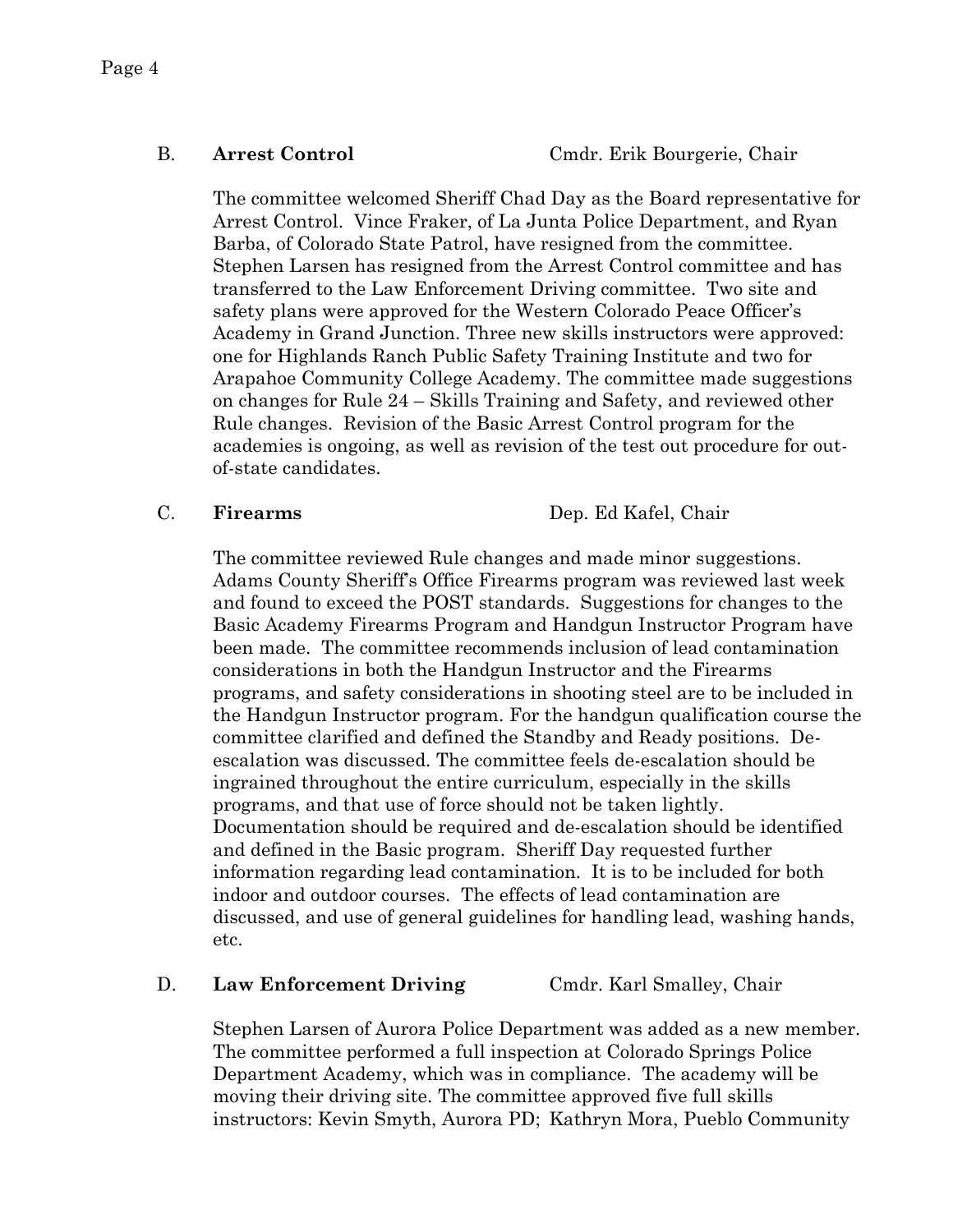College; Ryan Bechert, HRPSTI; Tyrone Campbell and Craig Klukas, Denver PD. The committee reviewed and approved one new driving instructor program from Central Mountain Training Foundation, and performed a five-year review and approval of the Colorado State Patrol instructor program. Another program review will take place at the December meeting. The committee reviewed instructor qualifications for the driving instructor program, and Cmdr. Smalley would like to meet with the other SME chairs prior to making decisions on revisions in order to be consistent with other committee's programs. The committee reviewed proposed Rule changes with no additional suggestions. The proposed plan for a new driving track at HRPSTI was reviewed and construction has begun. Otero Junior College inspection is coming up on October 3rd.

# **Action Items:**

- 8. **Peace Officer Certification Revocation** Tom Mullen **Actions** Compliance Investigator
	- A. **POST Rule 9 – Revocation of Peace Officer Certifications – Felony Convictions:**

**§ 24-31-305, C.R.S.(2)(a)** A Colorado peace officer certification issued pursuant to subsection (1) or (1.3) of this section or 24-31-308 shall be suspended or revoked by the POST Board if the certificate holder *has been convicted of a felony at any time*, or has been convicted on or after July 1, 2001, of any misdemeanor described in subsection (1.5) of § 24-31- 305 C.R.S., or, has otherwise failed to meet the certification requirements established by the Board.

For purposes of this rule, the term 'conviction' includes any deferred judgments or deferred sentences imposed by a court or judge.

1. No. F15-03, **Garrett Michael Holmes**, Certification No. B139948 (PID 139948). On January 23, 2015, Respondent pled guilty to one count of Theft -\$2000-\$5000, §18-4-401(1),(2)(f), a class 6 felony. *The Respondent was not employed as a peace officer on the date of the offense (Date of Offense: August 31, 2014, Never employed).* The Respondent has failed to comply with POST Show Cause Order F15-03 by failing to appear at the scheduled Show Cause Hearing. Director Amend recommends revocation of Garrett Michael Holmes' Colorado Peace Officer Certification No.B13998 (PID 139948).

*Approved unanimously*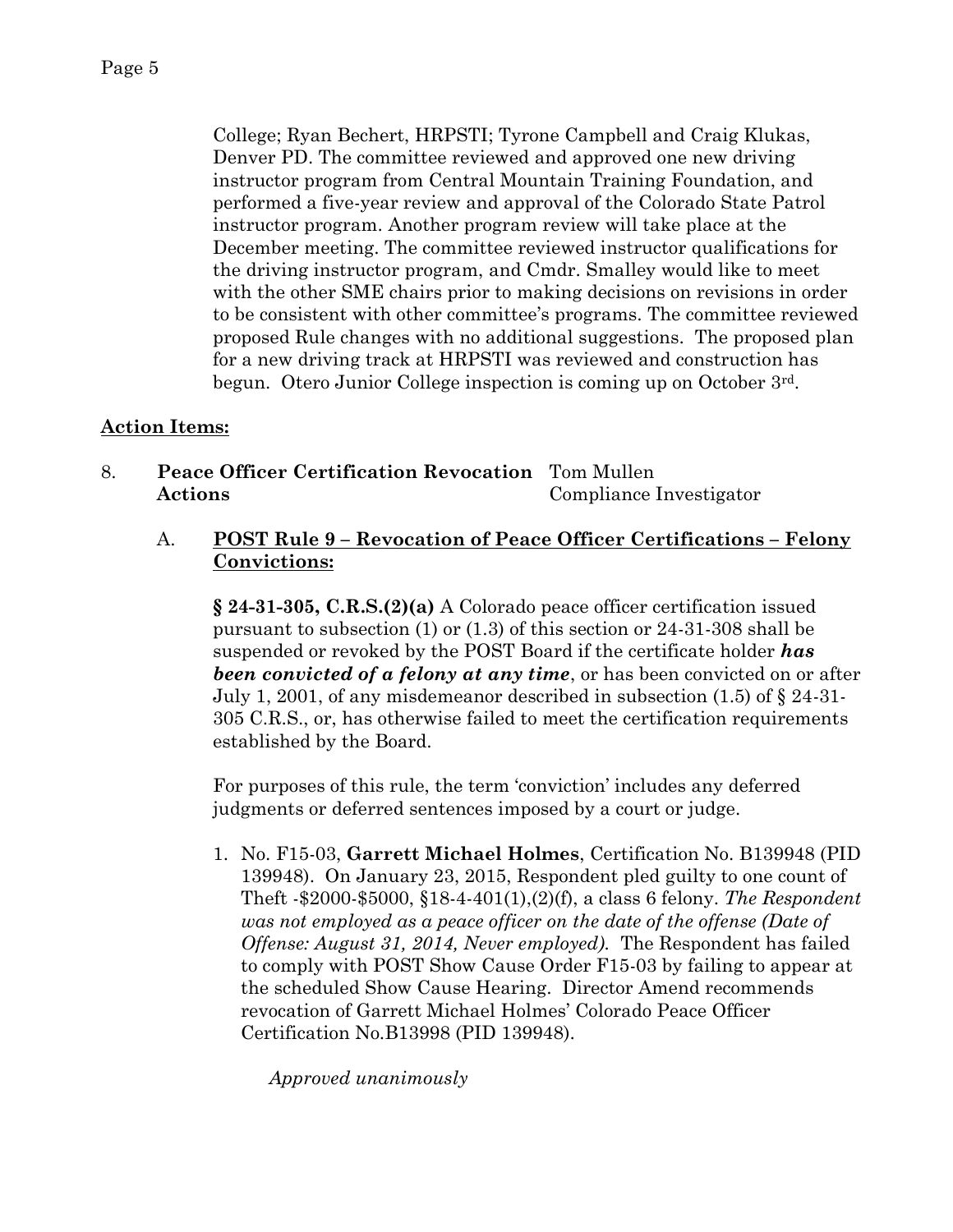2. No. F15-04, **Jarret Branson**, Certification No. B139874 (PID 139874). On January 30, 2015, Respondent pled guilty to one count of Stalking – Emotional Distress,  $\S18-3-602$  (1)(c), a class 5 felony, and one count of Official Misconduct 1, §18-8-404, a class 2 misdemeanor. *The Respondent was employed as a peace officer on the date of the offense (Date of Offense: August 14, 2014, separated September 16, 2014).* The Respondent has failed to comply with POST Show Cause Order F15-04 by failing to appear at the scheduled Show Cause Hearing. Director Amend recommends revocation of Jarett Branson's Colorado Peace Officer Certification No. B139874 (PID 139874).

### *Approved unanimously*

3. No. F15-05 **Michael James Lorsung,** Certification No. B2263 (PID 115334). On June 2, 2015, Respondent was convicted of one count of Embezzlement of Public Property §18-8-407 CRS, a class 5 felony, and Official Misconduct I, § 18-8-404 CRS, a class 2 misdemeanor *The Respondent was employed as a peace officer on the date of the offense (Date of Offense: February 18, 2014, separated April 8, 2015).* The Respondent has failed to comply with POST Show Cause Order F15-05 by failing to appear at the scheduled Show Cause Hearing. Director Amend recommends revocation of Michael James Lorsung's Colorado Peace Officer Certification No. B2263 (PID 115334).

### *Approved unanimously*

4. No. F15-07, **Johnny Ray Haney,** Certification No. B7370 (PID 113543). On May 14, 2015, Respondent was convicted of one count of Theft \$2000-5000 §18-4-401(1)(2)(f) CRS, a class 6 felony. *The Respondent was not employed as a peace officer on the date of the offense (Date of Offense: December 2, 2014, separated March 16, 2001).* The Respondent has failed to comply with POST Show Cause Order F15-07 by failing to appear at the scheduled Show Cause Hearing. Director Amend recommends revocation of Johnny Ray Haney's Colorado Peace Officer Certification No. B7370 (PID 113543).

### *Approved unanimously*

5. No. F15-08, **William Steven Berry,** Certification No.B16363 (PID 136529**).** On May 14, 2015, Respondent was convicted of one count of Embezzlement of Public Property §18-8-407 CRS, a class 5 felony, and Official Misconduct I, §18-8-404 CRS, a class 2 misdemeanor. *The Respondent was employed as a peace officer on the date of the offense (Date of Offense: January 17, 2014, separated April 9, 2014).* The Respondent has failed to comply with POST Show Cause Order F15-08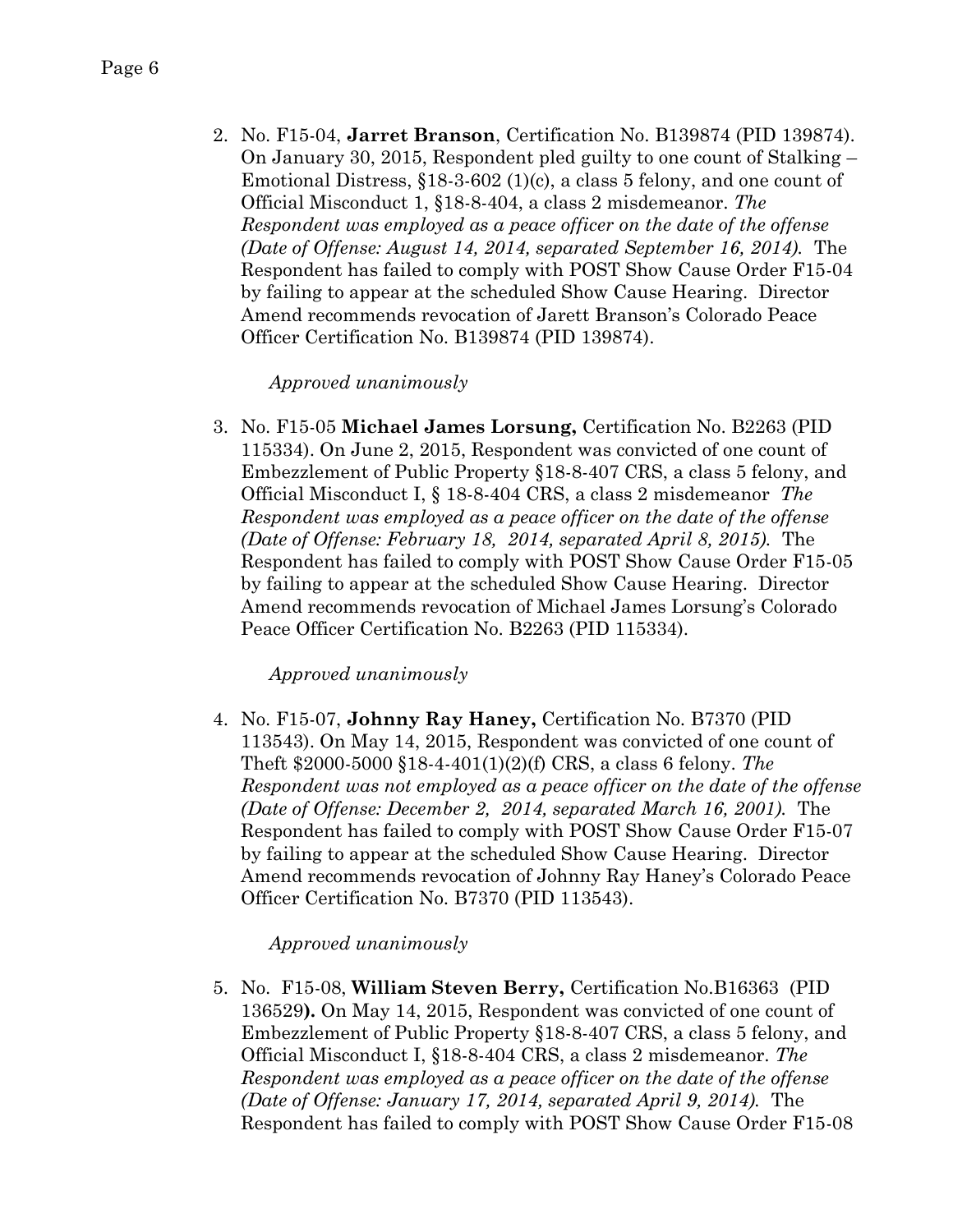by failing to appear at the scheduled Show Cause Hearing. Director Amend recommends revocation of William Steven Berry's Colorado Peace Officer Certification No. B16363 (PID 136529).

*Approved unanimously*

### B. **POST Rule 9 - Revocation of Peace Officer Certifications – Misdemeanor Convictions:**

§ 24-31-305, C.R.S.(2)(a) A Colorado peace officer certification issued pursuant to subsection (1) or (1.3) of this section or 24-31-308 shall be suspended or revoked by the POST Board if the certificate holder has been convicted of a felony, or has been convicted on or after July 1, 2001, of any misdemeanor described in subsection  $(1.5)$  of  $\S$  24-31-30 C.R.S., or has otherwise failed to meet the certification requirements established by the Board. For purposes of this rule, the term 'conviction' includes any deferred judgments or deferred sentences imposed by a court. Revocation of peace officer certificates based upon conviction(s) of misdemeanor crimes are recognized in  $\S 24-31-305(1.5)$  (b) thru (h), C.R.S.

1. No. M15-07, **Dale Michael Jordan**, Certification No. B11223, (PID 120348). On April 1, 2015, Respondent was convicted of one count of Sexual Contact – Victim in Custody –Attempt,§ 18-3-404(1)(f) C.R.S., a class 2 misdemeanor, and Official Misconduct,§ 18-8-404, C.R.S., a class 2 misdemeanor. *The Respondent was employed as a peace officer on the date of the offense (Date of Offense: May 15, 2013, – Separated August 27, 2013).* The Respondent has failed to comply with POST Show Cause Order M15-07 by failing to appear at the scheduled Show Cause Hearing. Director Amend recommends revocation of Dale Michael Jordan's Colorado Peace Officer Certification No. B11223, (PID 120348).

*Approved unanimously*

2. No. M15-08, **Carl David Anderson**, Conditional Certification (PID 130488). On June 2, 2015, Respondent was convicted of one count of Obstructing a Police Officer,§ 18-8-104(1)(a), C.R.S., a class 2 misdemeanor *The Respondent was not employed as a peace officer on the date of the offense (Date of Offense: August 14, 2014, – Separated October 05, 2007).* The Respondent has failed to comply with POST Show Cause Order M15-08 by failing to appear at the scheduled Show Cause Hearing. Director Amend recommends revocation of Carl David Anderson's Colorado Peace Officer Conditional Certification (PID 130488).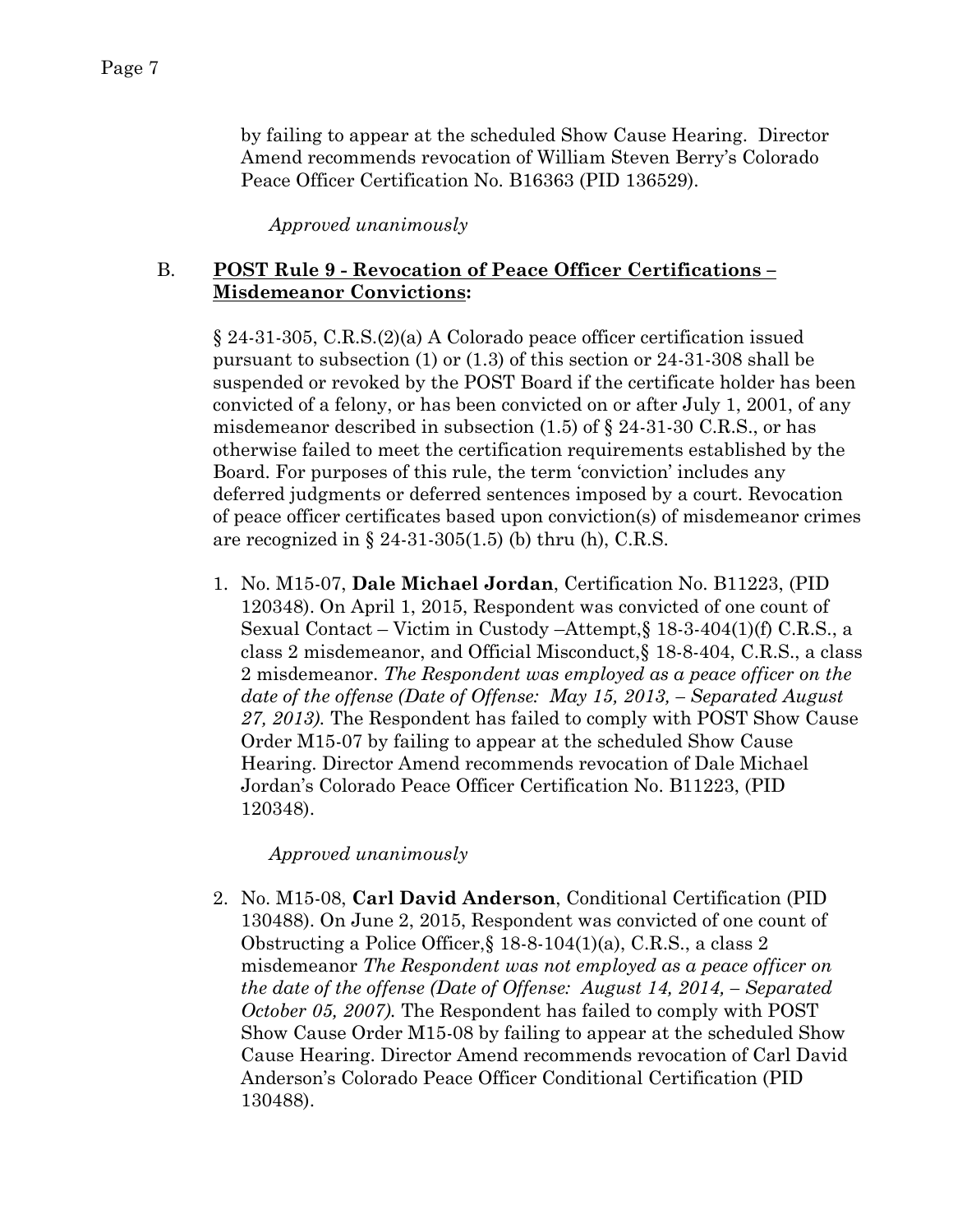# *Approved unanimously*

3. No. M15-09, **Shawn Henry Miller,** Certification No. B17880, (PID 138821). On June 19, 2015, Respondent was convicted of one count of Harassment - insults/taunts/challenges § 18-9-111(1)(h), C.R.S., a class 3 misdemeanor. *The Respondent was not employed as a peace officer on the date of the offense (Date of Offense: May 4, 2015, – Separated: January 16, 2014*). The Respondent has failed to comply with POST Show Cause Order M15-09 by failing to appear at the scheduled Show Cause Hearing. Director Amend recommends revocation of Shawn Henry Miller's Colorado Peace Officer Certification No. B17880, (PID 138821).

# *Approved unanimously*

4. No. M15-10, **Mark Gerald Magness,** Certification No. B09502 (PID 100086). On June 17, 2015, Respondent was convicted of one count of Assault 3 – Knowing Recklessly causing injury - attempt, 18-3- 204(1)(a), C.R.S., a class 2 misdemeanor *The Respondent was employed as a peace officer on the date of the offense (Date of Offense: December 06, 2014, – Separated December 29, 2014).* The Respondent has failed to comply with POST Show Cause Order M15-10 by failing to appear at the scheduled Show Cause Hearing. Director Amend recommends revocation of Mark Gerald Magness' Colorado Peace Officer Certification No.B09502 (PID 100086).

# *Approved unanimously*

AG Coffman commented that many of the revoked officers have a very short tenure with their agencies. Is there something that POST should be doing on the front end to help people be successful? There was some discussion that adequate background checks should be performed by a hiring agency, whether the acceptance process at academies needs to be considered, and whether there is a correlation between the types of academies attended and later revocations. A good number of the revoked officers were either never employed or employed for a very short time, which is an indication that inadequate officers are being filtered out quickly. AG Coffman would like to discuss data points further with Dir. Amend at a later date.

# **Informational Items:**

| Re-engineering Training on | Chief Jerry Garner               |
|----------------------------|----------------------------------|
| <b>Police Use of Force</b> | <b>Greeley Police Department</b> |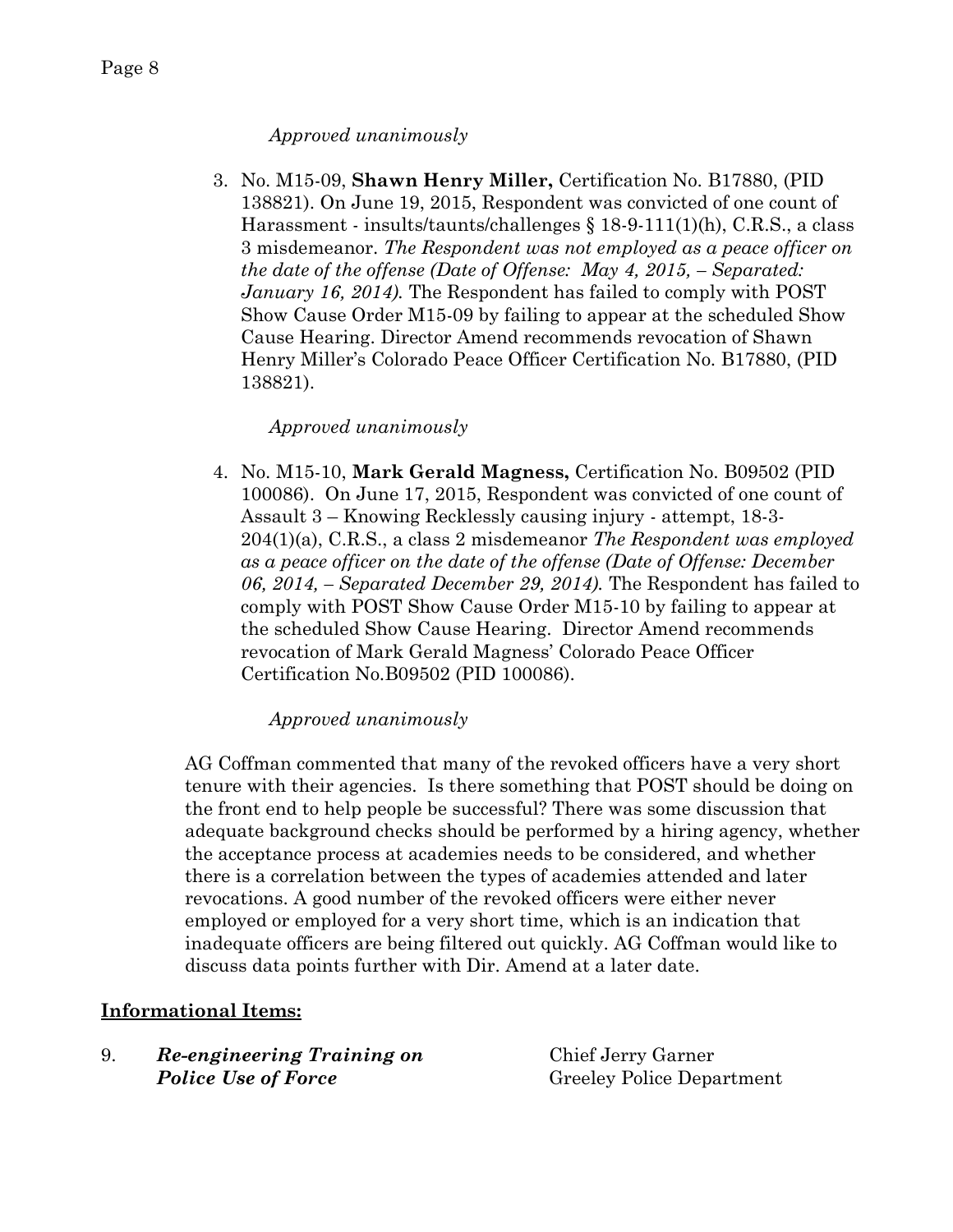Chief Garner is representing the Colorado Association of Chiefs of Police (CACP). The law enforcement community is concerned with citizens and law enforcement officers being injured or killed in high profile incidents nationwide. There is much public discussion and criticism focused on law enforcement's use of force. Since the Ferguson incident, the Police Executive Research Forum (PERF) has held three conferences, the biggest in May 2015, with some 300 chiefs, sheriffs, DAs and attorneys in attendance to review how we train use of force, and how that training might be improved. Much of the focus was on de-escalation tactics, and findings are included in the booklet Chief Garner provided (*Re-engineering Training on Police Use of Force*), also available on the PERF website. PERF states that though there will always be the need to use force, law enforcement officers must be given the tools necessary to make use-of-force, and especially lethal force, very rare. There are many different pilot programs for de-escalation in use around the country, but we have expertise in Colorado to customize our training. CACP is asking for POST's help in advancing training, especially regarding police culture and supervision, and establishing the sanctity of other lives, not just officer's lives. The next step is to review what we're teaching and how we're teaching it, and whether connections can be made in teaching all aspects as a whole instead of separately teaching communication, arrest control, firearms, de-escalation, etc.

### 10. **Workshop Recap** Director Cory Amend

Dir. Amend thanked all Board members and staff for their time and energy during Sept. 17th's work session.

In discussing the SME committees, it was recommended that though each committee may have multiple members from a single agency, that each agency should be allowed only one vote.

The realignment of training regions was discussed. POST will be contacting the training regions to determine whether they feel the need to realign the regions. POST staff has presented the training regions' inquiry as to whether POSTfunded training may be expanded to include non-certified personnel. Expanding the funding to include non-certified staff would require legislation and a change in statutory language. (Please see further discussion under 11. Comments from Others)

Board members suggested POST consider training region networking for all agencies within the regions to advise agencies more completely about POST priorities for the Grant cycle, the Grant process, what funds are available and what type of expenses are allowable. Ms. Calomino will pursue networking for the agencies.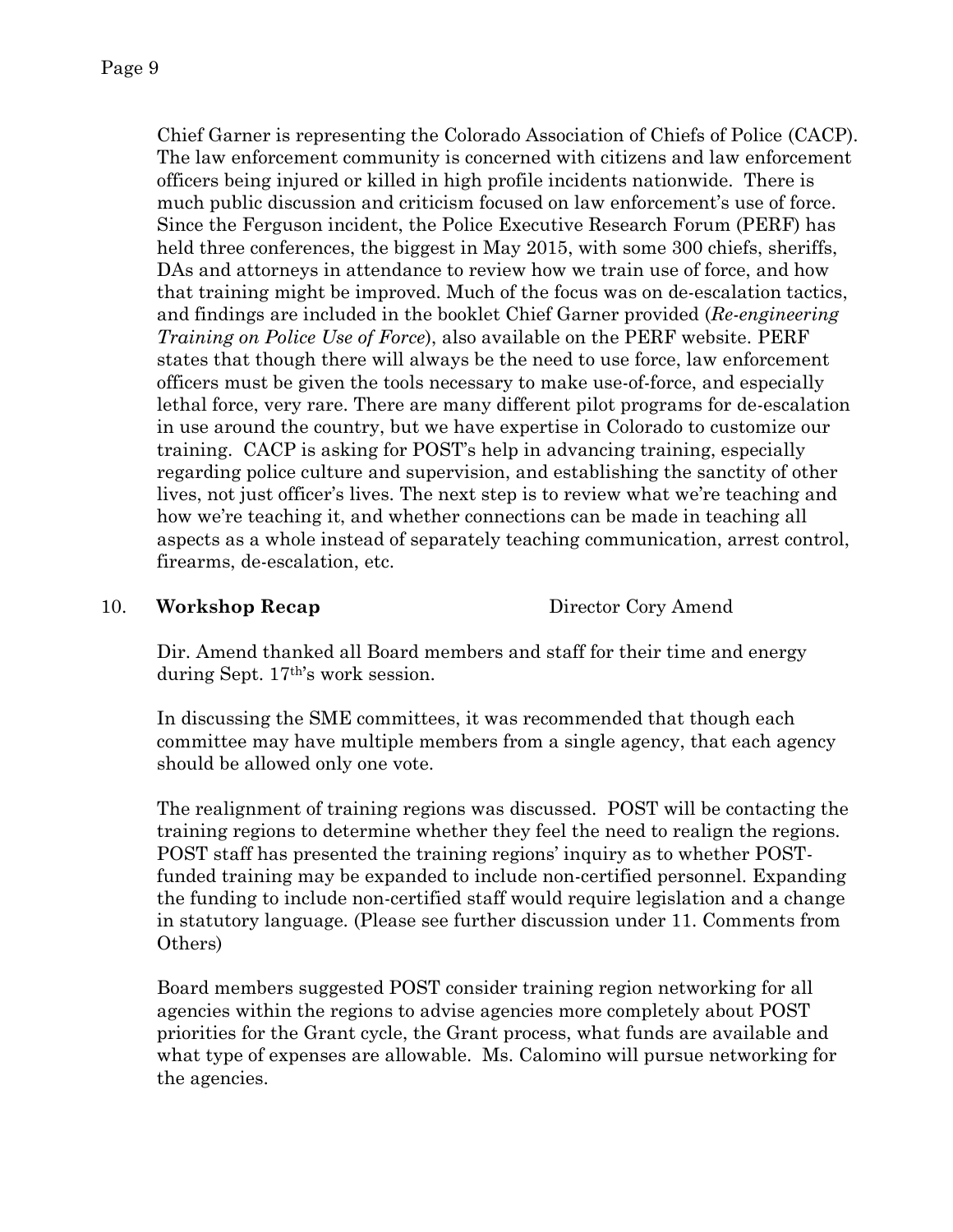The Board discussed CORA requests and issues regarding recent requests for database information on Colorado officers.

Members discussed the possibility of POST mandating background checks for agencies for law enforcement personnel and volunteers. This would probably be mandated not through legislation, but by creating a POST rule. No final decision was made, but Dir. Amend will create a rule draft and ask for further Board direction.

The Board discussed the possibility of bringing back a single, CLETA-style academy rather than the 22 different Basic academies. There are many models in other states, from a one academy system, to multiple academies as Colorado has at present. POST staff will investigate returning to the one academy model, and may form a subcommittee to research.

There will be a Marijuana conference held in the Denver area in January, 2016, with a theme of "Lessons Learned" and will provide some excellent training for law enforcement in Colorado regarding what has been experienced and what might be improved with enforcement. The first conference was held in January of 2015.

POST is considering acquiring the Dog Protection Act video that was produced by the Dog Protection task force. Dir. Amend will investigate the possibility.

There was considerable discussion of the misconception that POST provides training and regulates the training provided to law enforcement. While POST is the overseeing Board for training in general, most training requirements are left up to each agency and the agency head. While there is some policing that must be standardized, there are differences in the requirements for different agencies, and training requirement should be left to each agency to determine what is important for their region.

Most law enforcement acts are positive, however the media tends to portray only the negative acts. Some agencies are actively trying to positively promote law enforcement, and POST will do what we can to show the positive aspects of law enforcement.

### 11. **Comments from others on POST Issues**

Sheriff Day opened a discussion regarding providing POST funding for noncertified staff. The stance is that funding was for certified officers only, but that non-certified staff could be included if they were not displacing a certified officer. Dir. Amend stated that the wording at present states that funding can only be provided for law enforcement officers, but it does not say "certified" officers. The Board would like to specify more clearly what would be allowable, and fund